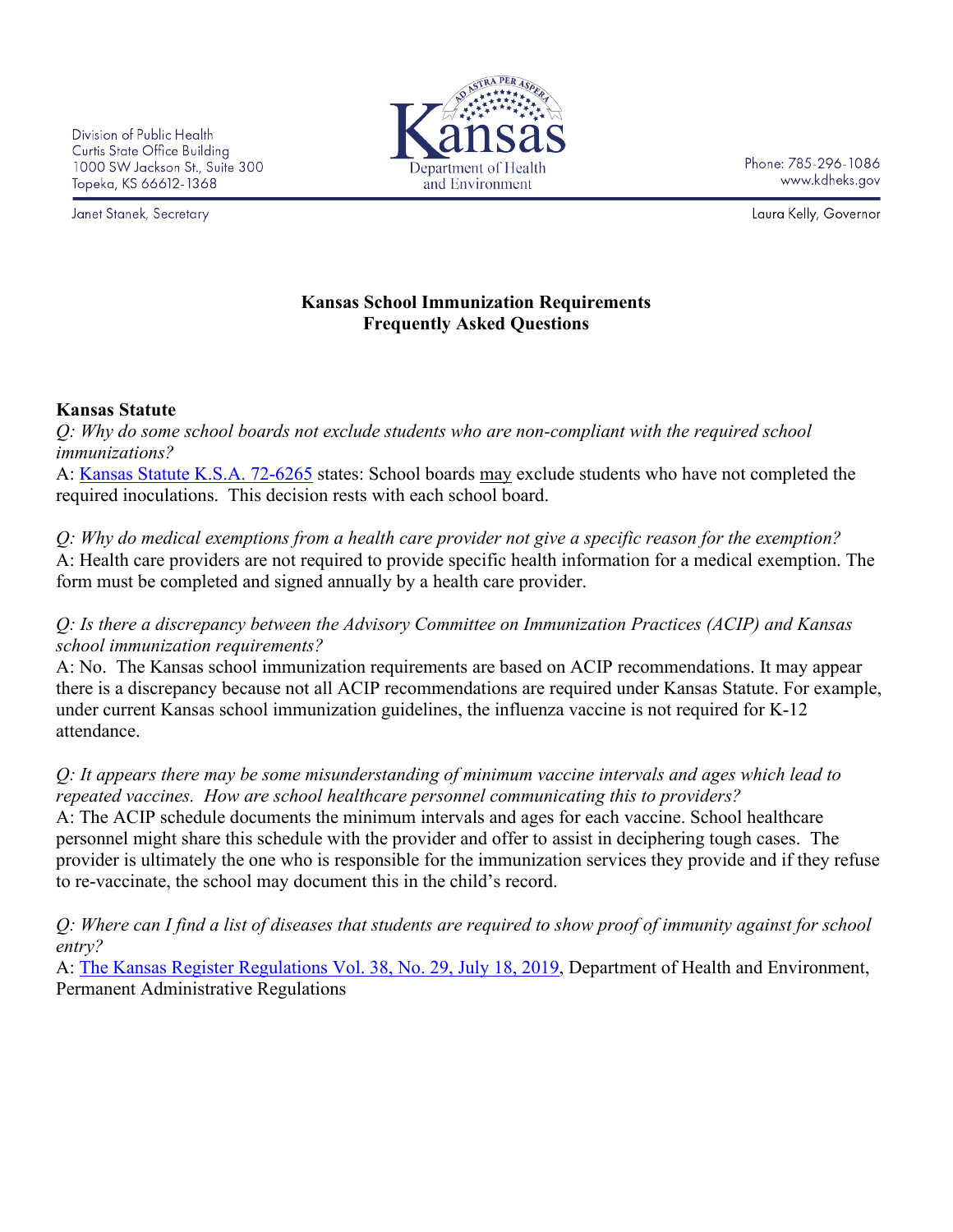## **DTaP and Tdap**

*Q: What if a child younger than 7 years old receives a Tdap or a child older than 7 years old receives a DTaP?* A: The information below details when doses can be counted as valid and when they should be repeated:

- Tdap given to a child younger than age 7 years as either dose 1, 2, or 3 is NOT valid. Repeat with DTaP as soon as possible.
- Tdap given to a child younger than age 7 years as either dose 4 or 5 can be counted as valid for DTaP dose 4 or 5.
- Tdap or DTaP given to children ages 7 to 9 years that are fully vaccinated should receive the routine Tdap dose at age 11-12 years.
- Tdap or DTaP given to children ages 7 to 9 years that are NOT fully vaccinated should be counted as part of the Tdap catch-up series. They should receive the routine Tdap dose at age 11-12 years.
- Tdap or DTaP given to a child age 10 years that is fully vaccinated will count as the routine Tdap dose given at 11-12 years.
- DTaP given to a child age 10 years that is NOT fully vaccinated will count as the routine Tdap dose given at 11-12 years.
- DTaP given to a child age 11 years or older, this dose can be counted as the routine Tdap dose.

## *Q: If a child between the ages of 7 to 9 years receives a dose of Tdap as a part of the catch-up schedule, will that child need an additional dose at 7th grade (11-12 years old)?*

A: Yes. Persons aged 7 to 9 years who receive a dose of Tdap as part of the **catch-up schedule** will be required to receive an additional dose of Tdap at age 11 to 12 years.

### Q: *If a child between the ages of 7 to 9 years inadvertently received a dose of Tdap, does this dose count as a valid dose?*

A: No, the Tdap dose should not be counted as valid. Persons aged 7 to 9 years who **inadvertently** received a dose of Tdap will be required to receive an additional dose of Tdap at age 11 to 12 years.

### *Q: If a child receives a dose of Tdap*  $\geq$  10 years, will that child need an additional dose at  $7<sup>th</sup>$  grade (11-12 *years old)?*

A: No. If a Tdap dose is administered at age  $\geq 10$  years, the Tdap dose may count as the 7<sup>th</sup> grade (11-12 years old) Tdap dose. This recommendation was updated per the [MMWR/ January 24, 2020/69\(3\);77-93](https://www.cdc.gov/mmwr/volumes/69/wr/mm6903a5.htm)

# *Q: What is the catch-up schedule for an incomplete DTaP or Tdap series?*

A: The catch-up schedule is as follows:

- Person ages 7-18 years not fully immunized with DTaP: 1 dose of Tdap as a part of the catch-up series; if additional doses are needed, use Td.
- Adolescents ages 13-18 years who have not received a dose of Tdap: 1 dose of Tdap, then Td booster every 10 years
- For additional information on incomplete DTaP schedules, see The Centers for Disease Control and Prevention (CDC) [Catch-up Guidance for Children 4 Months through 6 Years of Age;](https://www.cdc.gov/vaccines/schedules/hcp/imz/catchup.html)  [Diphtheria-,Tetanus-, Pertussis-Containing](https://www.cdc.gov/vaccines/schedules/hcp/imz/catchup.html) Vaccines: DTaP/DT
- For additional information on incomplete Tdap schedules, see the CDC Catch-Up Guidance for [Children 7 through 10 Years of Age; Tetanus-,Diphtheria-, and Pertussis-Containing Vaccines:](https://www.cdc.gov/vaccines/schedules/hcp/imz/catchup.html)  [Tdap/Td](https://www.cdc.gov/vaccines/schedules/hcp/imz/catchup.html) or the [Catch-Up Guidance for Children 11 through 18 Years of Age; Tetanus-](https://www.cdc.gov/vaccines/schedules/hcp/imz/catchup.html) [,Diphtheria-,and Pertussis-Containing Vaccines: Tdap/Td](https://www.cdc.gov/vaccines/schedules/hcp/imz/catchup.html)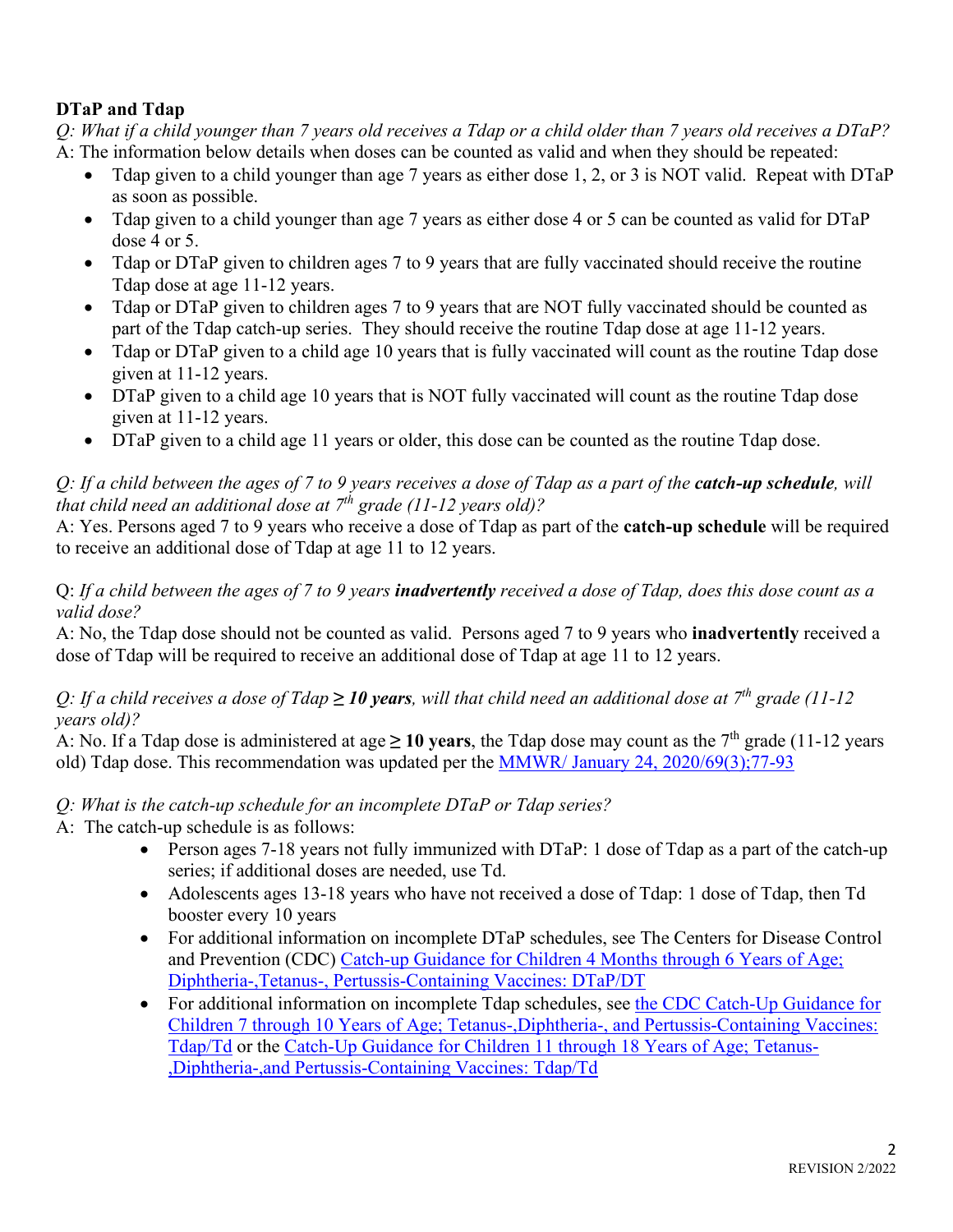### **Hepatitis A**

*Q: Effective August 2, 2019 Hepatitis A is required for grades Kindergarten through 12th grade. How does the Implementation Schedule work?*

A: The implementation Schedule is as follows:

2019-2020 Required for Kindergarten and 1st grade students

2020-2021 Required for Kindergarten through 3rd grade students

2021-2022 Required for Kindergarten through 5th grade students

2022-2023 Required for Kindergarten through 7th grade students

2023-2024 Required for Kindergarten through 9th grade students

2024-2025 Required for Kindergarten through 12th grade students

See the [Kansas Immunization Program's Phased Implementation Schedule](https://www.kdhe.ks.gov/DocumentCenter/View/1232/2021-to-2022-Kansas-School-Phase-In-Approach-PDF) for more information.

*Q: What schedule should be followed if a student previously received one dose of Hepatitis A?*

A: The student should receive a second dose of Hepatitis A with a minimum interval of 6 months between doses. If a student previously received a dose greater than 6 months ago, there is no need to restart the series.

### **Hepatitis B**

*Q: What are the minimum acceptable intervals between doses of Hepatitis B vaccine?* A: The minimum intervals between doses are as follows:

- Dose 1 to dose 2: 4 weeks
- Dose 2 to dose 3: 8 weeks
- Dose 1 to dose 3: 16 weeks (when 4 doses are administered, substitute "dose 4" for "dose 3")

*Q: What is the minimum age for the 3rd dose of Hepatitis B vaccine?*

 $\overline{A}$ : The minimum age for the final dose (either the  $3<sup>rd</sup>$  dose or 4<sup>th</sup> dose) is 24 weeks.

### **Meningococcal-Serogroup A,C,W,Y (MenACWY)**

*Q: Effective August 2, 2019 MenACWY vaccine is required for grades 7th through 12th grade. How does the Implementation Schedule work?*

A: The 2022-2023 school year will conclude the MenACWY Phased Implementation Schedule for MenACWY.

- Children entering 7th, 8th, 9th, and 10th grades should receive one dose of MenACWY at school entry.
- Children entering 11th and 12th grade who have previously received a dose of MenACWY and at least 8 weeks has elapsed since dose one, need to receive the second dose of MenACWY at school entry. This second dose will complete the series.
- Children entering 11th and 12th grade having received no previous doses will need one dose of MenACWY at school entry. Because dose 1 was administered after the 16<sup>th</sup> birthday, no additional doses are needed.

### *Q: What schedule should be followed for the MenACWY vaccine?*

A: The ACIP routine schedule is dose 1 at  $7<sup>th</sup>$  grade (11-12 years of age) and dose 2 at 11<sup>th</sup> grade (16 years of age). The catch-up schedule is as follows:

- Age 13-15 years: 1 dose now and a booster at age 16-18 years
- Age 16-18 years: 1 dose
- The minimum interval between doses is 8 weeks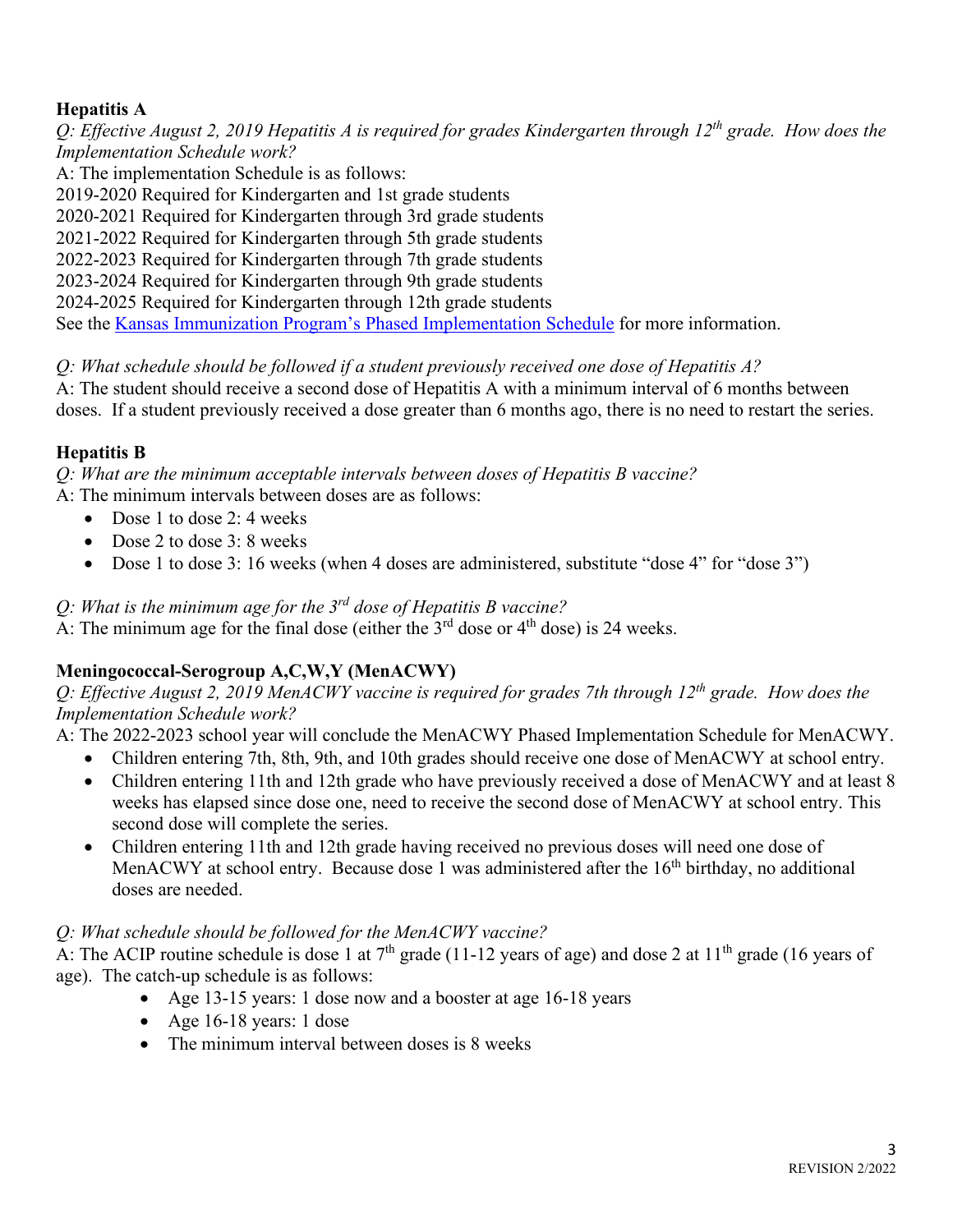## **Polio**

*Q: What if a student has a record containing oral polio vaccine (OPV) and IPV (inactivated polio vaccine) or OPV only.*

A: A student receiving vaccines outside of the United States might have a vaccine record contain either a combination of OPV and IPV or OPV only. If the minimum age for vaccination and minimum intervals are similar to that of the ACIP recommendations, doses can be accepted as valid. Countries using an accelerated schedule, with the first dose given as early as 6 weeks, the second and third doses administered at least 4 weeks after previous doses, and minimum interval between third and fourth doses at least 6 months can also be considered as valid doses. Only written, dated records are acceptable as evidence of previous vaccination. Documentation of vaccination with OPV outside the United States should specify vaccination against all three poliovirus types (trivalent OPV or tOPV). If both trivalent OPV (tOPV) and IPV were administered as part of a series, the total number of doses needed to complete the series is the same as that recommended for the U.S. IPV schedule. A minimum interval of 4 weeks should separate doses in the series, with the final dose administered on or after the fourth birthday and at least 6 months after the previous dose. If only tOPV was administered, and all doses were given before age 4 years, 1 dose of IPV should be given at age ≥4 years, at least 6 months after the last tOPV dose.

## **Varicella**

*Q: How is proof of immunity from varicella disease determined?*

A: The ACIP and Kansas Immunization Program endorse the following criteria for verification of varicella immunity:

- Documentation of age appropriate vaccination with a varicella vaccine; dose 1 at 12-15 months and dose 2 prior to Kindergarten entry.
- Written documentation of 2 doses of varicella given no earlier than age 12 months with at least 4 weeks between doses.
- A healthcare provider's diagnosis or verification of varicella or herpes zoster.
- Laboratory evidence of immunity or laboratory confirmation of the disease
- Birth in the United States before 1980
- **Parental history of varicella is no longer accepted.**

# *Q: Is documentation of varicella disease by a licensed nurse acceptable for school entry?*

A: Yes. A provider of immunization services may document history of varicella disease since they make the determination of whether or not to administer varicella vaccine based on the patient's vaccination or disease history.

# *Q: What is a valid interval between doses of varicella vaccine?*

A: The ACIP schedule recommends the following:

- Children ages 1 through 12 years should have a 3-month minimum interval between dose 1 and dose 2. Therefore, students 12 years and younger should receive a second varicella dose 3 months after receiving the first dose.
- Students 13 years and older must have 28 days between doses.
- If the second dose is given 28 days after the first dose, ACIP does not recommend that the dose be repeated and should be counted as a valid dose.
- The 4-day grace period does not apply to the interval between live vaccines (i.e. between dose 1 and dose 2 of varicella).